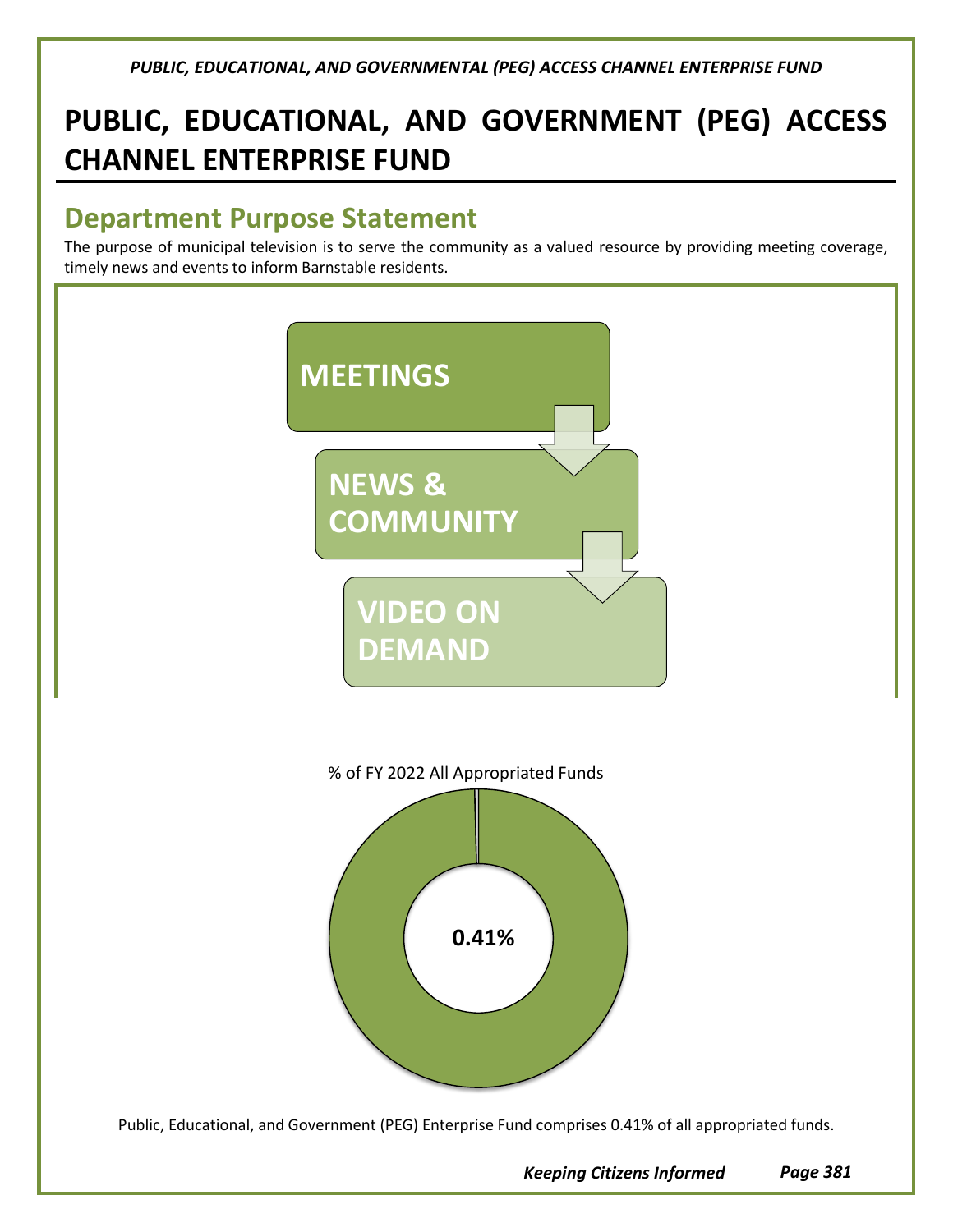## **Enterprise Fund Services Provided**

*Working to keep government open and transparent.*

The Town of Barnstable government and school access Channels 18 and 22 are valuable tools that connect the residents with the day-to-day workings of Barnstable Town Government and Barnstable Public Schools. The Town receives over \$800,000 per year from its cable license with Comcast. In accordance with the licensing agreement, the funds are restricted for use as they relate to public, educational, and governmental programming activity. The Town currently uses these funds to operate Channels 18 and 22 as well as Cape Cod Community Television Corporation also known as Cape Media on Channel 99. The funds were also used to finance the construction of a fiber optic network that was completed in FY2014. The network connects 48



*Channel 18 New Studio*

municipal facilities including all school buildings. This fund will also be used to self-insure the network.

We do this by providing the residents of Barnstable with: video coverage of board, committee, and commission meetings; information about government and school issues; up-to-date storm/emergency related information; road construction updates; coverage of a wide range of departments/divisions; development of original series; and displaying important Town and School announcements. Channel 18 now has five units: meeting coverage; documentaries; public service announcements; current events; and studio. Internship opportunities are provided to students at Channel 22 as well as production opportunities for students interested in broadcast journalism.

Our outreach is further enhanced by the availability of "Video on Demand" and live-streaming of the Town's government access channel on the town's website [www.townofbarnstable.us.](http://www.townofbarnstable.us/)

### **Recent Accomplishments**

- Immediately incorporated Zoom into our meeting coverage during the global pandemic.
- Created video content for staying safe and doing business during the ongoing COVID-19 health crisis.
- Won three  $1^{st}$  Place, one  $2^{nd}$  Place, and two  $3^{rd}$ awards at Alliance for Community Media Northeast Region Conference.
- Channel 18 continues to grow its social media presence which has been a critical part of communications with an election season like no other, the 2020 Census (federal), and communicating in English, Spanish, and Portuguese.
- 13 Students created three Student productions nominated for National Student Production awards from The Foundation of the National Academy of Television Arts & Sciences.
- Now livestream ALL home/varsity sports games on YouTube and Facebook.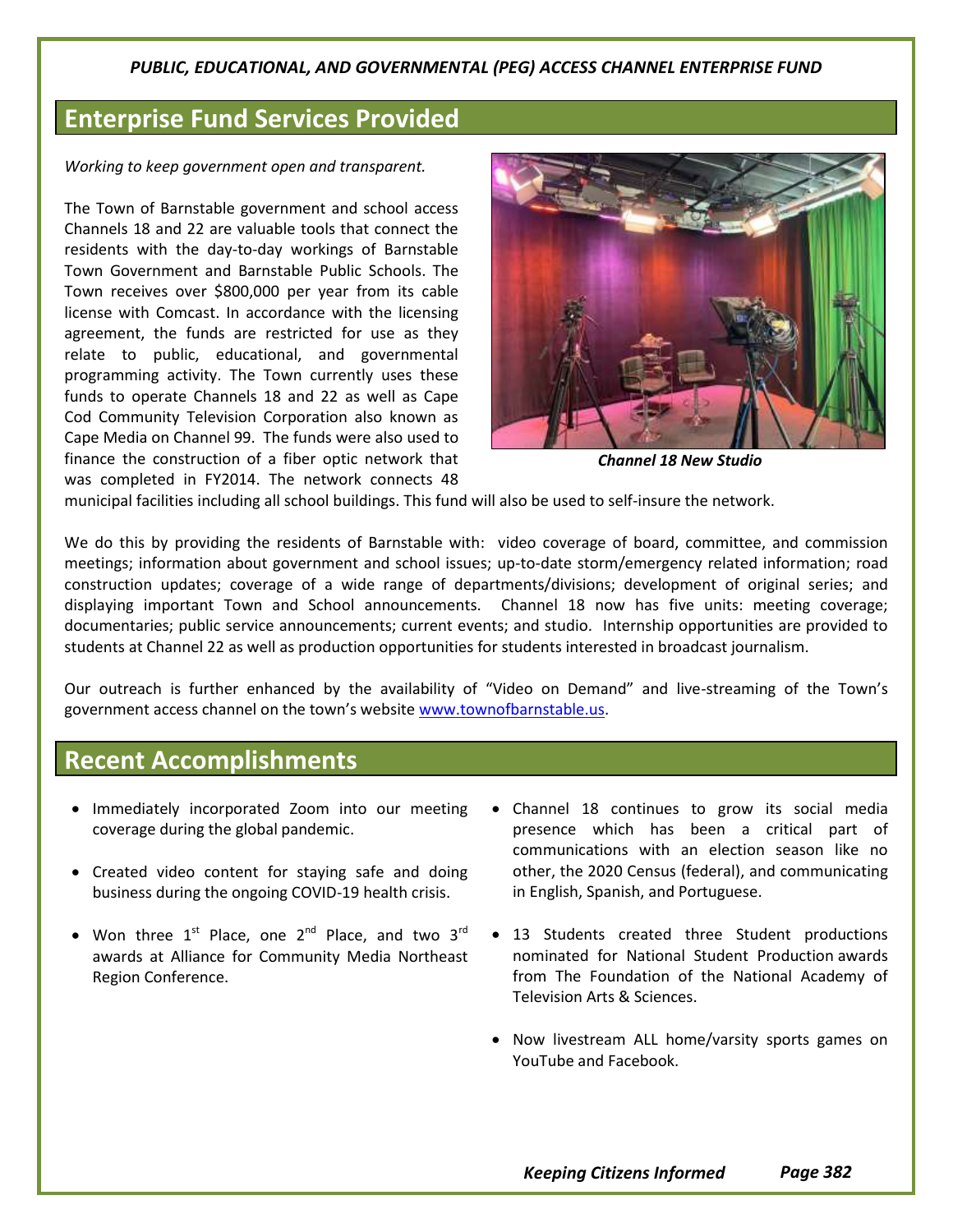### **Goals and Objectives - Town Council's Quality of Life Strategic Plan (SP)**

#### **Short-Term:**

- **1.** Channel 18 continues coverage of more than 40 boards, committees, and commissions. **(SP: Education, Communication)**
- **2.** Add closed-captioning to Channel 18 programming. **(SP: Education, Communications)**
- **3.** "Content That Matters" programming related to the Comprehensive Wastewater Management Plan. **(SP: Education, Communication)**
- **4.** Upgrades to Town Hall Hearing Room and physical plant. **(SP: Infrastructure, Communication)**



*Channel 18 Staff Paula Hersey, Stone Dow, and Chris Ledda*

- **5.** Create more Public Service Announcements (PSAs). **(SP: Education, Communication)**
- **6.** Hire a full-time Live Sports Producer for B2B. **(SP: Education, Communication)**
- **7.** Channel 22 will produce and expand the B2B news program outside of BHS to the lower grade levels of the district. **(SP: Education, Communication)**
- **8.** Cover more Town events. **(SP: Education, Communication)**

#### **Long-Term:**

**1.** 100% coverage of all Town boards, committees, commissions and subcommittees. **(SP: Education, Communication)**



*B2B Studio at Barnstable High School*

**2.** Continue to create high quality and informative "content that matters" for Channel 18. **(SP: Education, Communication)**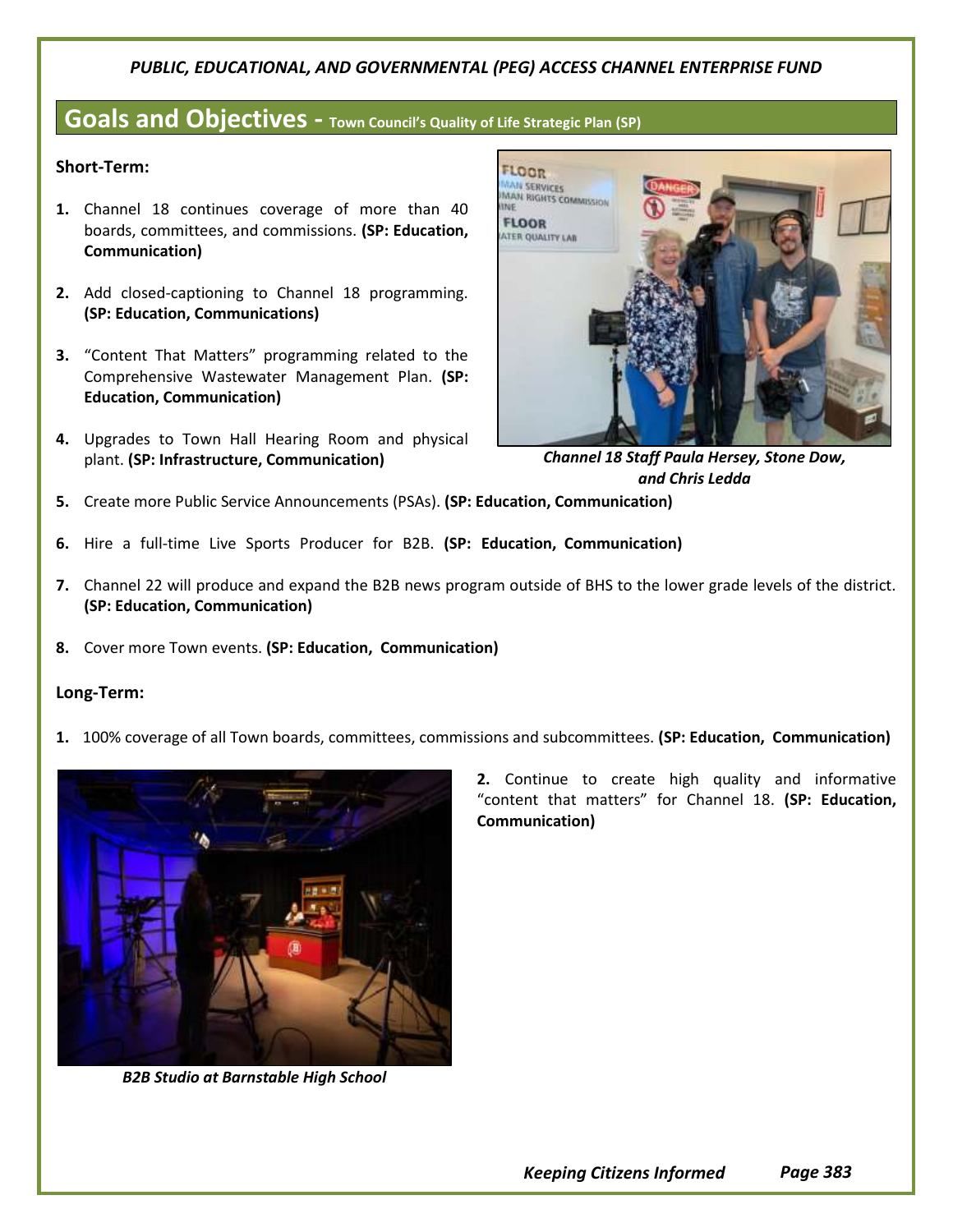## **Enterprise Fund Budget Comparison**

| <b>Public, Educational, Government</b>         |                |           |             |                |            |          |
|------------------------------------------------|----------------|-----------|-------------|----------------|------------|----------|
| (PEG)                                          | <b>Actual</b>  | Projected | Approved    | Proposed       | Change     | Percent  |
| <b>Source of Funding</b>                       | <b>FY 2020</b> | FY 2021   | FY 2021     | <b>FY 2022</b> | FY21 - 22  | Change   |
| Fees, Licenses, Permits                        | \$843,725      | \$938,785 | \$798,000   | \$789,103      | ( \$8,897) | $-1.11%$ |
| Interest and Other                             | 38,143         | 21,434    | 25,000      | 92,000         | 67,000     | 268.00%  |
| <b>Trust Funds</b>                             | 100,000        |           |             |                |            | 0.00%    |
| <b>Total Operating Sources</b>                 | \$981,868      | \$960,220 | \$823,000   | \$881,103      | \$58,103   | 7.06%    |
| <b>Total Sources of Funding</b>                | \$981,868      | \$960,220 | \$823,000   | \$881,103      | \$58,103   | 7.06%    |
| <b>Direct Operating Expenses</b>               |                |           |             |                |            |          |
| Personnel                                      | \$299,832      | \$316,479 | \$327,586   | \$341,213      | \$13,627   | 4.16%    |
| <b>Benefits</b>                                | 21,883         | 23,533    | 25,958      | 30,038         | 4,080      | 15.72%   |
| <b>Operating Expenses</b>                      | 272,031        | 340,109   | 374,943     | 397,846        | 22,903     | 6.11%    |
| Capital Outlay                                 | 41,856         | 26,144    | 30,000      | 30,000         |            | 0.00%    |
| <b>Total Direct Operating Expenses</b>         | \$635,602      | \$706,265 | \$758,487   | \$799,097      | \$40,610   | 5.35%    |
|                                                |                |           |             |                |            |          |
| <b>Indirect Operating Costs</b>                |                |           |             |                |            |          |
| <b>General Fund Staff</b>                      | \$19,761       | \$18,768  | \$18,768    | \$16,960       | (51,808)   | $-9.63%$ |
| Pensions                                       | 61,049         | 59,954    | 59,954      | 60,973         | 1,019      | 1.70%    |
| Audit & Software Costs                         | 1,586          | 1,976     | 1,976       | 2,065          | 89         | 4.51%    |
| Property, Liability Insurance                  | 1,849          | 1,845     | 1,845       | 2,008          | 163        | 8.83%    |
| <b>Total Indirect Operating Expenses</b>       | \$84,245       | \$82,543  | \$82,543    | \$82,006       | (5537)     | $-0.65%$ |
| <b>Total Operating Expenses</b>                | \$719,847      | \$788,808 | \$841,030   | \$881,103      | \$40,073   | 4.76%    |
| <b>Total Expenses</b>                          | \$719,847      | \$788,808 | \$841,030   | \$881,103      | \$40,073   | 4.76%    |
| <b>Excess (Deficiency) Cash Basis</b>          | \$262,021      | \$171,412 | (\$18,030)  | \$0            | \$18,030   |          |
| <b>Beginning Certified Free Cash</b>           | \$2,441,361    |           | \$2,703,382 | \$2,685,352    |            |          |
| FY 2021 Projected Excess<br>(Deficiency)       |                |           |             | 171,412        |            |          |
| <b>Ending Projected Certified Free</b><br>Cash | \$2,703,382    |           | \$2,685,352 | \$2,856,764    |            |          |

#### **Summary of Budget Changes**

The Public, Education and Government Access Channel Enterprise Fund's proposed FY 2022 budget is increased by \$40,073 (4.76%) from the approved FY 2021 budget. The personnel budget change is due to contractual obligations. Operating budget change includes funds for the James H. Crocker Hearing Room repairs and upgrades. This line item also includes funds to support a live sports producer position for Channel 22. Capital outlay cost includes the annual B2B TV studio repairs and replacement program.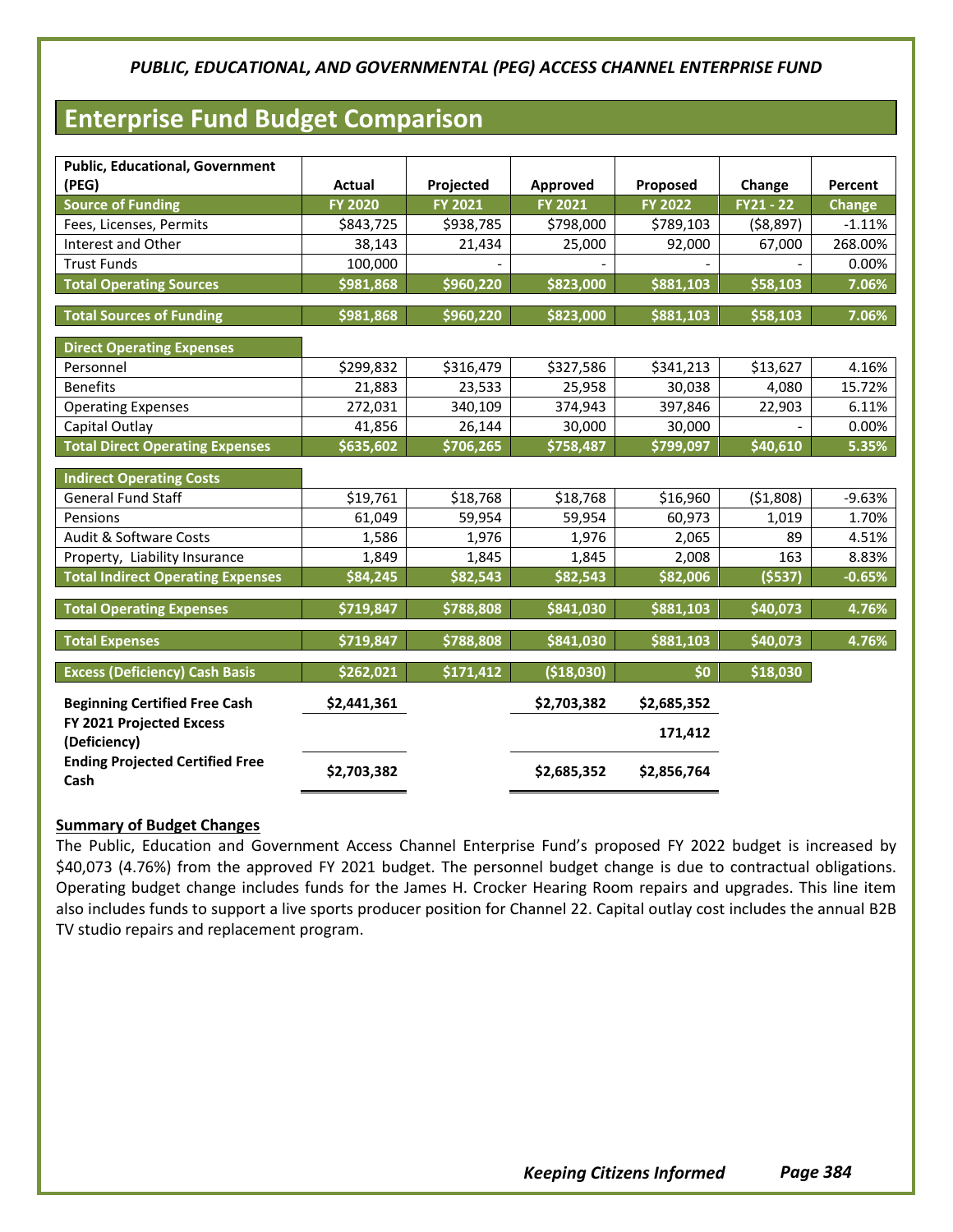## **Enterprise Fund Budget Comparison (Continued)**

| <b>Job Title</b>                          | <b>FY 2020</b> |
|-------------------------------------------|----------------|
| <b>Assistant Channel Station Manager</b>  | 1.00           |
| <b>Channel Station Manager</b>            | 1.00           |
| <b>Communications Director</b>            |                |
| <b>Community Services Director</b>        | 0.25           |
| <b>Office Manager/Executive Assistant</b> | 0.10           |
| Video Assistant                           | 1.00           |
| Video Specialist                          | 1.00           |
| <b>Full-time Equivalent Employees</b>     | 4.35           |

| FY 2021 | <b>FY 2022</b> | Change |
|---------|----------------|--------|
| 1.00    | 1.00           |        |
| 1.00    | 1.00           |        |
| 0.40    | 0.40           |        |
|         |                |        |
| 0.10    | 0.10           |        |
| 1.00    | 1.00           |        |
| 1.00    | 1.00           |        |
| 4.50    | 4.50           |        |

| <b>Budget Reconciliation</b>                  | Personnel                | <b>Operating</b>         | Capital  | <b>Totals</b> | <b>FTE</b> |
|-----------------------------------------------|--------------------------|--------------------------|----------|---------------|------------|
| FY 2021 Approved Budget                       |                          |                          |          | \$841,030     |            |
| Contractual Obligations Net of Staff Turnover | 17,707                   | $\overline{\phantom{a}}$ |          | 17,707        |            |
| Change in Indirect Costs                      | 1,019                    | (1,556)                  |          | (537)         |            |
| <b>One-Time Costs</b>                         | $\overline{\phantom{0}}$ | (35,000)                 | (30,000) | (65,000)      |            |
| Debt Service                                  | $\overline{\phantom{0}}$ |                          |          |               |            |
| FY 2022 Budget Changes                        |                          |                          |          |               |            |
| 1. Hearing Room Repairs and Upgrades          |                          | 15,903                   |          | 15,903        |            |
| 2. Live Sports Instructor                     | $\overline{\phantom{0}}$ | 42,000                   |          | 42,000        |            |
| 3. Barnstable High School B2B TV Studio       | $\overline{\phantom{0}}$ |                          | 30,000   | 30,000        |            |
| FY 2022 Proposed Budget                       | \$18,726                 | \$21,347                 | ا\$0,    | \$881,103     |            |

- **1. James H. Crocker, Jr. Hearing Room Audio Visual Repairs and Upgrades -** Replacement of one (1) screen and 22 gooseneck microphones for the James H. Crocker, Jr. Hearing Room. Replace and install handheld microphones. Repair and fix any damaged or broken audio inputs. We are having issues with one screen that is unable to properly retract into the housing unit. The screen is no longer under warranty. All microphones should be replaced on a regular basis due to wear. It has been over 10 years since the audio inputs were evaluated and we have had issues both within the Hearing Room and over Channel 18. While we are currently using Zoom for our meetings, we will need to make sure our equipment is functional if in person meetings are allowed in the future.
- **2. Live Sports Instructor –** Sports programming is the primary source of content for B2B TV. Not only do games convert nicely into hour-long programs but they demonstrate the school community at its peak positivity and engagement. During the most recent school year, COVID restrictions demanded that we live stream as many sports games as possible. Fans, parents, and the student body were not allowed to attend and the immediate access provided entertainment and assistance for parents in picking up their student-athletes after the games.
- **3. Barnstable High School B2B TV Studio –** B2B TV studio at Barnstable High School is on a 5-year replacement plan for studio cameras and is on schedule to upgrade for FY 2022. The existing cameras were purchased in 2014 and are outdated and/or broken.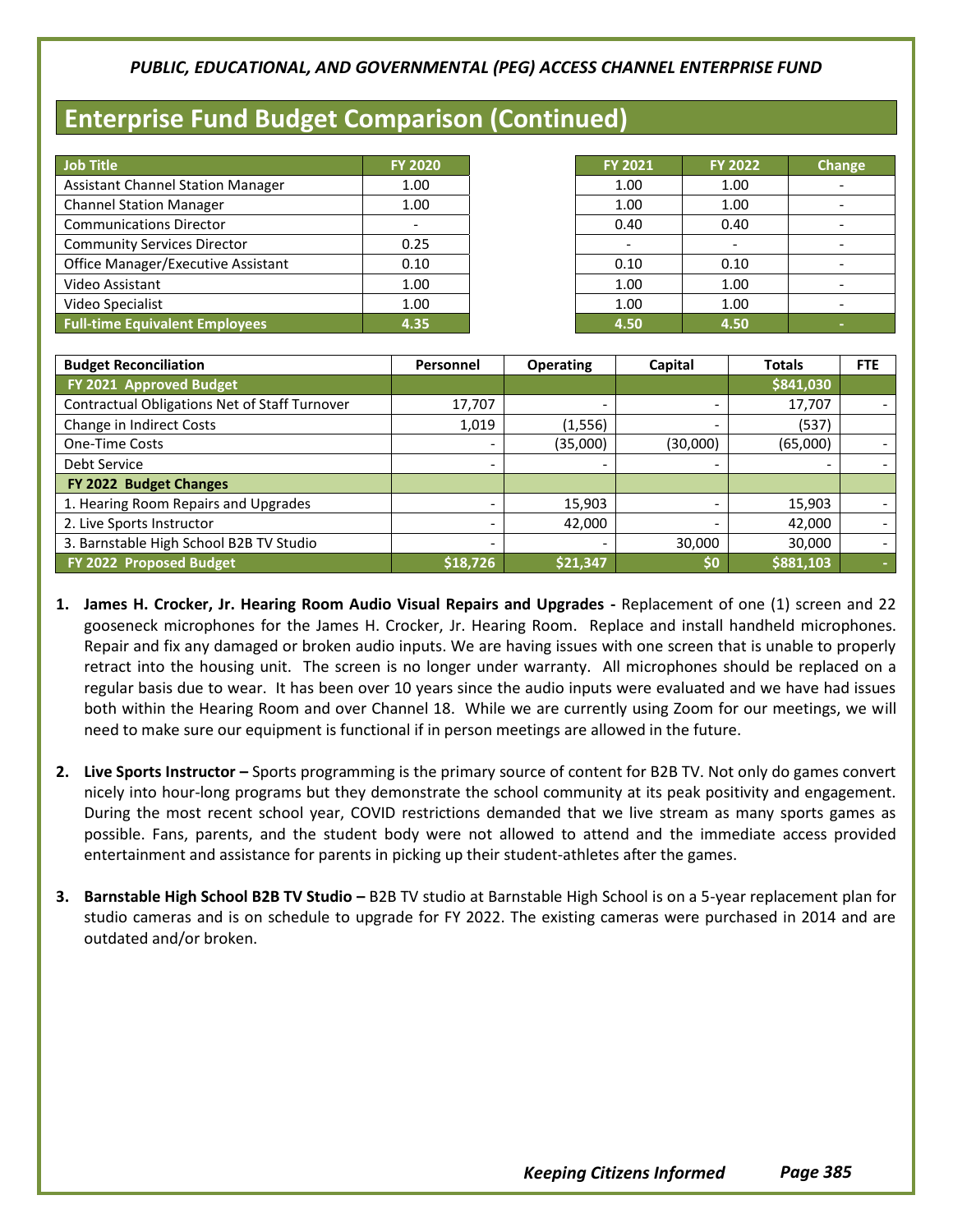## **Enterprise Fund Budget Comparison (Continued)**

#### **Factors Affecting Revenues**

The Town of Barnstable government and school access Channels 18 and 22 are valuable tools that connect the residents with the day-to-day workings of Barnstable Town Government and Barnstable Public Schools. The Town receives over \$800,000 per year from its cable license agreement with Comcast Cable. In accordance with the licensing agreement, the funds are restricted for use as they relate to public, educational, and governmental programming activity. The Town currently uses these funds to operate Channels 18 and 22.

Public, Educational, Governmental Enterprise Fund receives 97% of its revenue source from a cable license with Comcast. After several years of growth, this source of revenue is projected to decline over the next few fiscal



*Channel 18 –Cape Harmony on Hyannis Village Green*

years most likely due to subscribers moving to streaming services as an alternative to cable television.

#### **Factors Affecting Expenses**

This enterprise fund records all Town Council public hearings as well as the numerous boards and committees that function within the town. The number of meetings taking place on a monthly basis influence operating cost. Also, this fund provides appropriations for school B2B Channel 22. Internet maintenance and charges are the next largest component to the enterprise funds budget.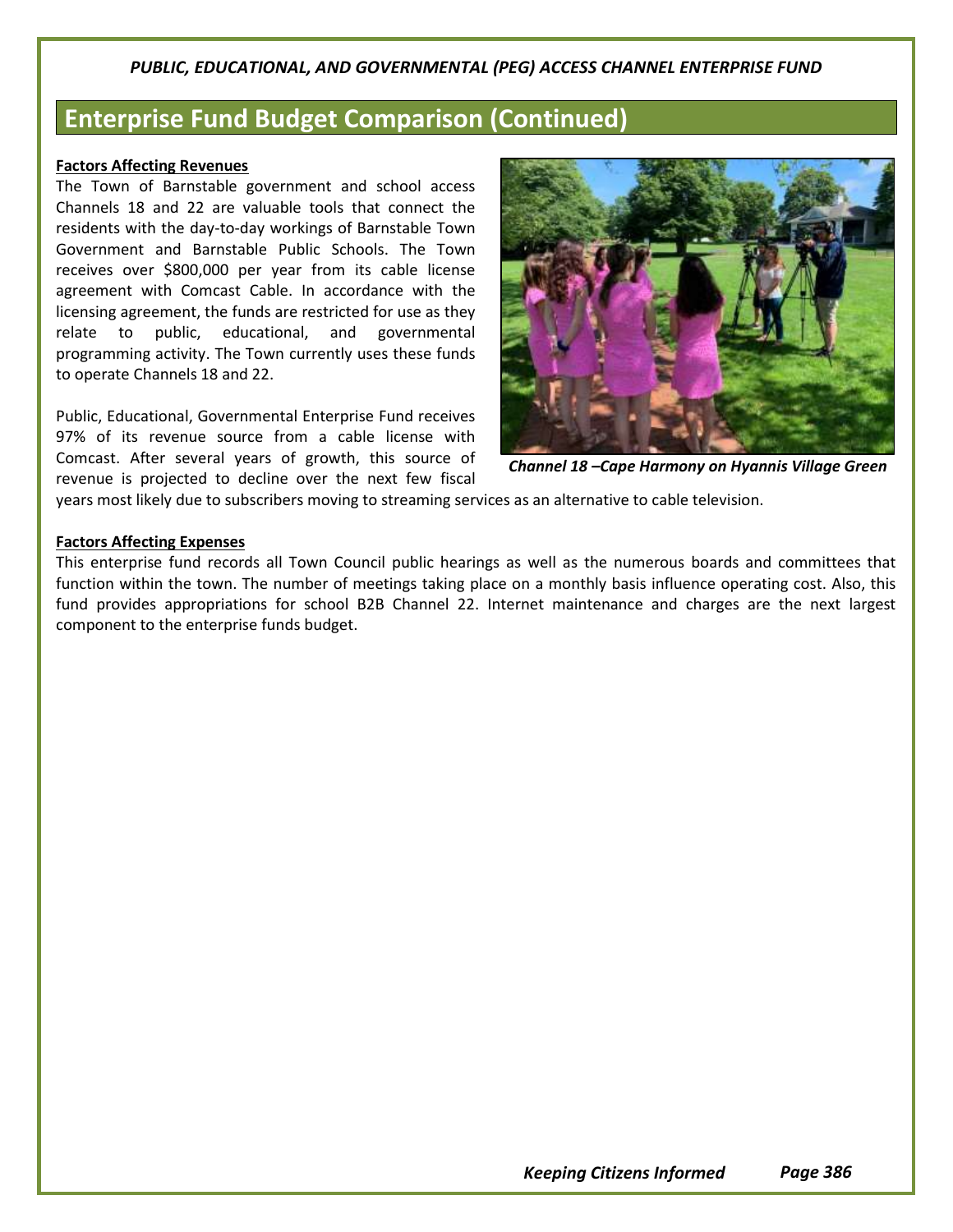## **PEG Enterprise Fund Budget History**



The FY 2021 budget includes a net (0.15) fte salary allocation into the fund.



The PEG Enterprise Fund actual expenditures have ranged 84% to 94% of annually approved budgets.



The budget for this operation has remained level funded over the five year period.



Operating expenses are the largest component at 45%. Personnel and benefits is the second largest area of the budget at 49%.



Public, Educational, Governmental Enterprise Fund receives 90% of its revenue source from a cable license with Comcast.

*Keeping Citizens Informed Page 387*